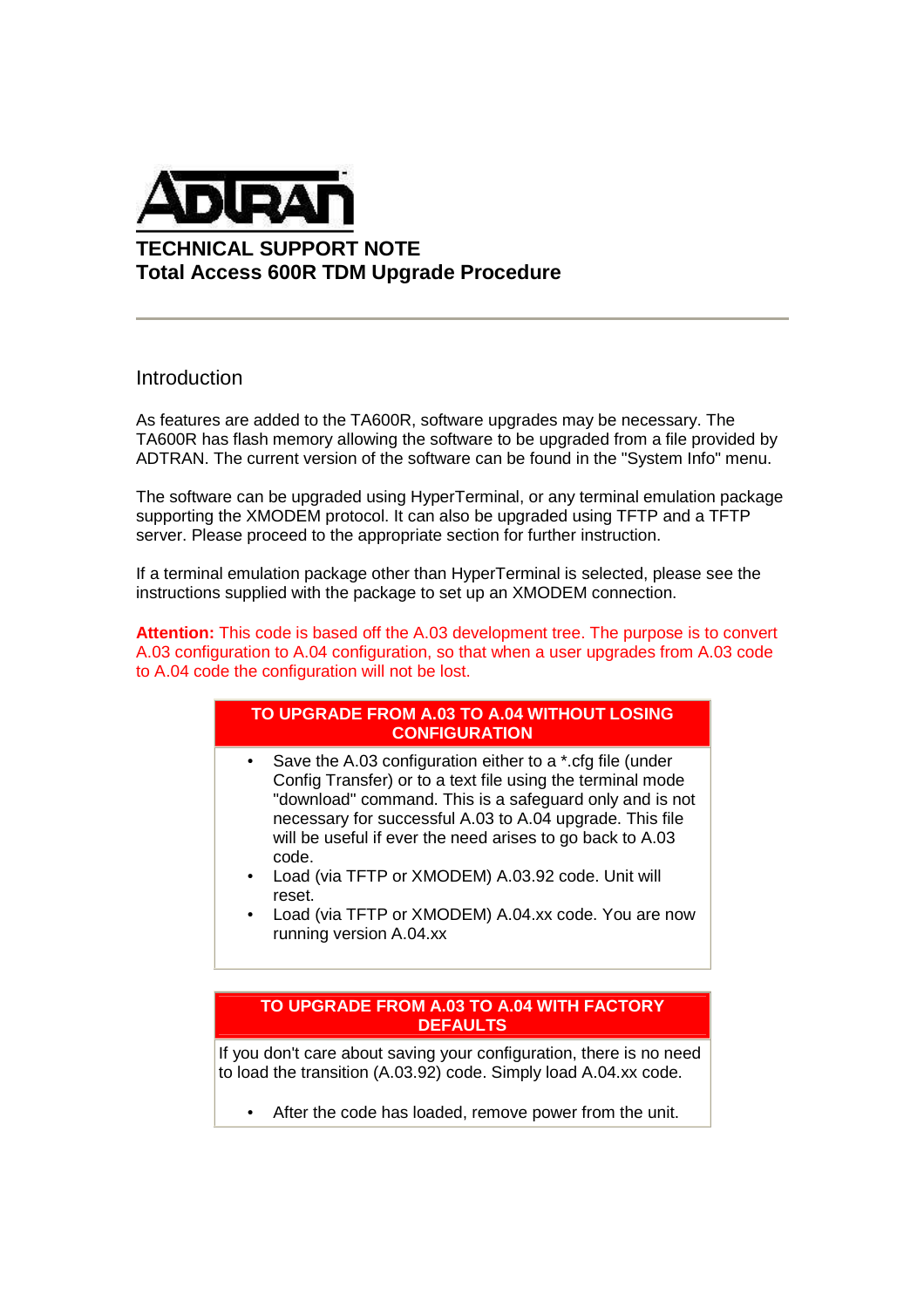Make sure you have a serial console session open and are connected to the craft port.

• Now plug the unit back in and press the "F" key as the unit powers up. This will cause the unit to factory default all options.

**Note:** If, while running the transition code (A.03.92) you make any changes to the configuration, you must RESET the IAD in order for those changes to be successfully migrated to A.04. Then you may continue with the upgrade process and load A.04.xx.

**Note:** When upgrading from one A.04.xx firmware to another A.04.xx firmware, there is no need to use the A.03.92 transition code. Doing this will cause you to lose your configuration.

# **Using HyperTerminal to Upgrade Firmware:**

- 1. Download the necessary upgrade files from the ADTRAN web site (www.adtran.com).
- 2. From the Start button choose Programs; then choose Accessories, then HyperTerminal.
- 3. When the Connection Description window appears, type in a connection name, select an icon, and click OK.
- 4. In the Connect To window, select the COM port to which the TA600R is connected in the Connect using field and click OK.
- 5. The COM port Properties window appears next. Change Bits per second to 9600, Data bits  $=8$ , Parity = None, Stop bits = 1, Flow Control = None and click OK.
- 6. You are now connected.
- 7. Press Enter to get to the main menu.
- 8. In the TA600R menu, select the "System Utility" menu, then select "Upgrade Firmware".
- 9. Change the "Transfer Method" to "XMODEM".
- 10. Select "Start Transfer" from the menu. The unit is now waiting for an upload from the computer.
- 11. Click on "Transfer" then click "Send File..." in the HyperTerminal program.
- 12. Click Browse to locate the directory and file to download to the TA600R.
- 13. Change the Protocol to XModem and click Send.
- 14. Once the download is complete, the unit will reset itself and continue operation.

## **TFTP Upgrade Method**